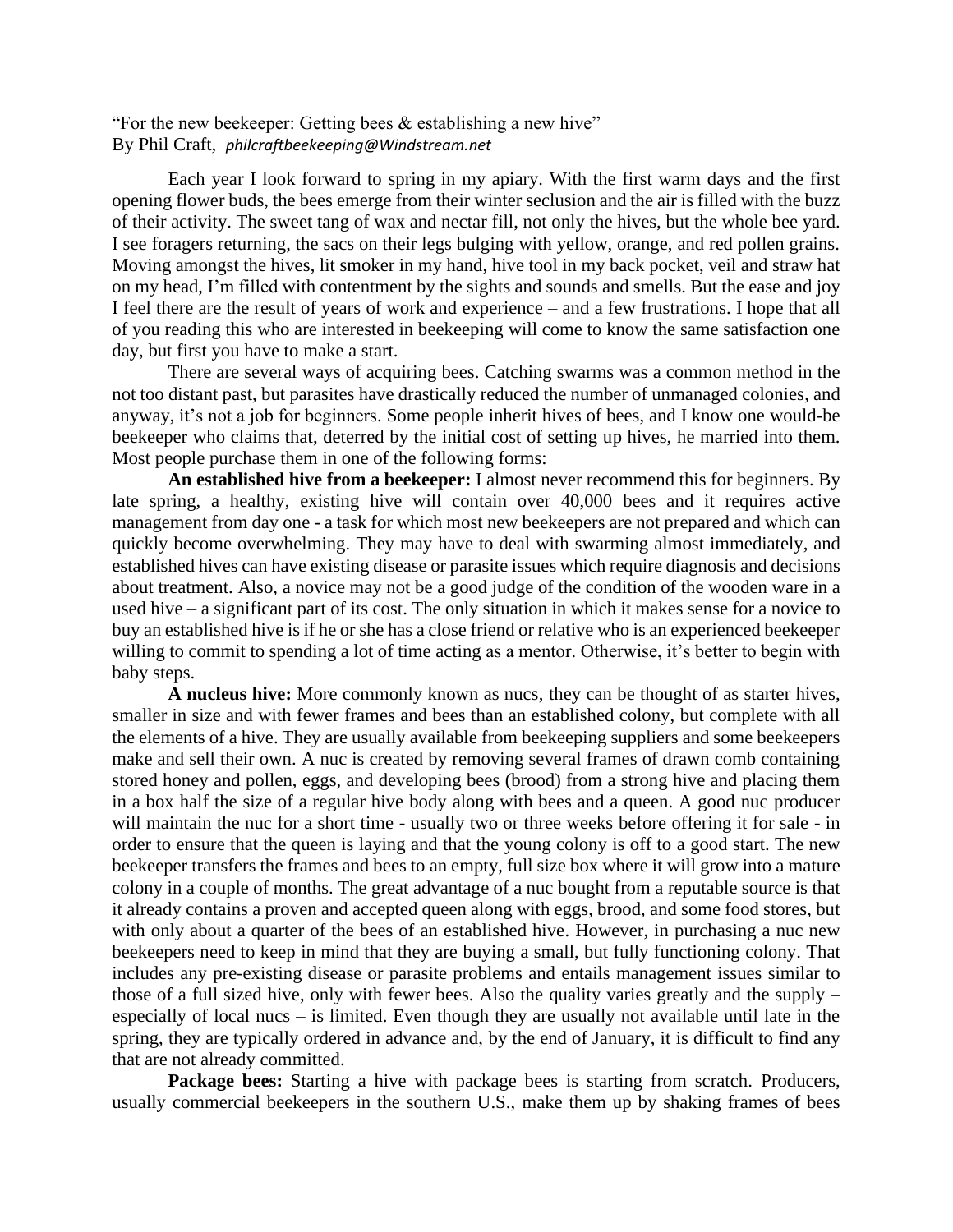from a strong hive into a wooden shipping box with screened sides – the package. A queen in a protective cage is placed inside, along with a can of sugar syrup for consumption by the bees during shipping. The beekeeper, after picking the package up from a supplier or receiving it through the mail, installs both bees and queen in a new hive containing only frames and foundation. Once in their new home, the bees free the queen from her cage by eating through a sugar candy plug. If all goes well, she begins laying eggs as soon as the bees have drawn out enough comb and, about three weeks later, new bees begin to emerge and the colony gradually builds up its population. Packages are the most common way of acquiring bees. They offer the advantages of being cheaper than nucs and readily available, having fewer pre-existing pest and disease issues, and allowing a beginner to wade in gradually instead of immediately plunging in over his head. He has the opportunity of watching the process of development unfold from the first comb drawn and egg laid without having to cope with all the management issues inherent in an existing hive. However, packages present their own challenges. The process of setting up a hive from a package is a more complicated than for a nuc and, because they do start from scratch, don't expect honey the first year. Whereas transporting bees is always stressful for them, transit times and extremes of temperature during shipping take an even greater toll on packages. If possible, pick them up from the seller yourself or look for sources that truck the bees to you directly. Many beekeeping groups purchase in bulk and share the cost of expedited shipping. The most common problems with package bees involve the queen. For a variety of reasons, bees sometimes reject and kill her which can be frustrating and confusing for a new beekeeper (or even an experienced one). Prompt action to acquire a replacement queen will remedy the situation, but it takes vigilance to recognize it in time.

Finding a good, reputable source is important when buying either nucs or packages. An experienced, successful beekeeper, is the best source of advice. Ask members of your local beekeeping association for recommendations.

**Getting ready:** When ordering either packages or nucs, consider asking for a marked queen. A dab of bright paint on her upper thorax makes her much easier to locate, especially for a new beekeeper. It also calls the beekeeper's attention to a hive that has superseded (replaced the old queen with a new one) or swarmed, because the replacement will not have a mark. Such a hive bears watching to make sure that the new queen is fertile and laying. Marks also indicate the age of the queen because different years are represented by different colors. The supplier may charge an extra couple of dollars for this service, but it is worth it.

On the day that you install your bees, have all your new equipment ready, including your new hive. Wood surfaces that are exposed to the weather should already be painted, but not frames, inner cover, or inside surfaces of hive bodies. The hive should be set up on a stand at your preselected location. Wear your veil and gloves and coveralls if you plan to use them. You will also need your smoker – lit, and your hive tool. When installing package bees a small pocket knife or screw driver is handy for removing the cork separating the bees from the candy plug in the queen cage. Weather conditions are important. Do not attempt to install bees in the rain or after dark and make sure that the temperature is above 50° F.

**Installing nucs:** Nuc boxes are usually wood, but are sometimes made of weatherproof cardboard. Beekeepers typically refer to them by the number of frames they contain, five frame nucs being the most common. Make sure you have enough additional frames with foundation on hand to fill out a ten frame brood box. When you first bring home the new nuc, I suggest setting it immediately adjacent to your new hive and opening the entrance to allow the bees to fly. This will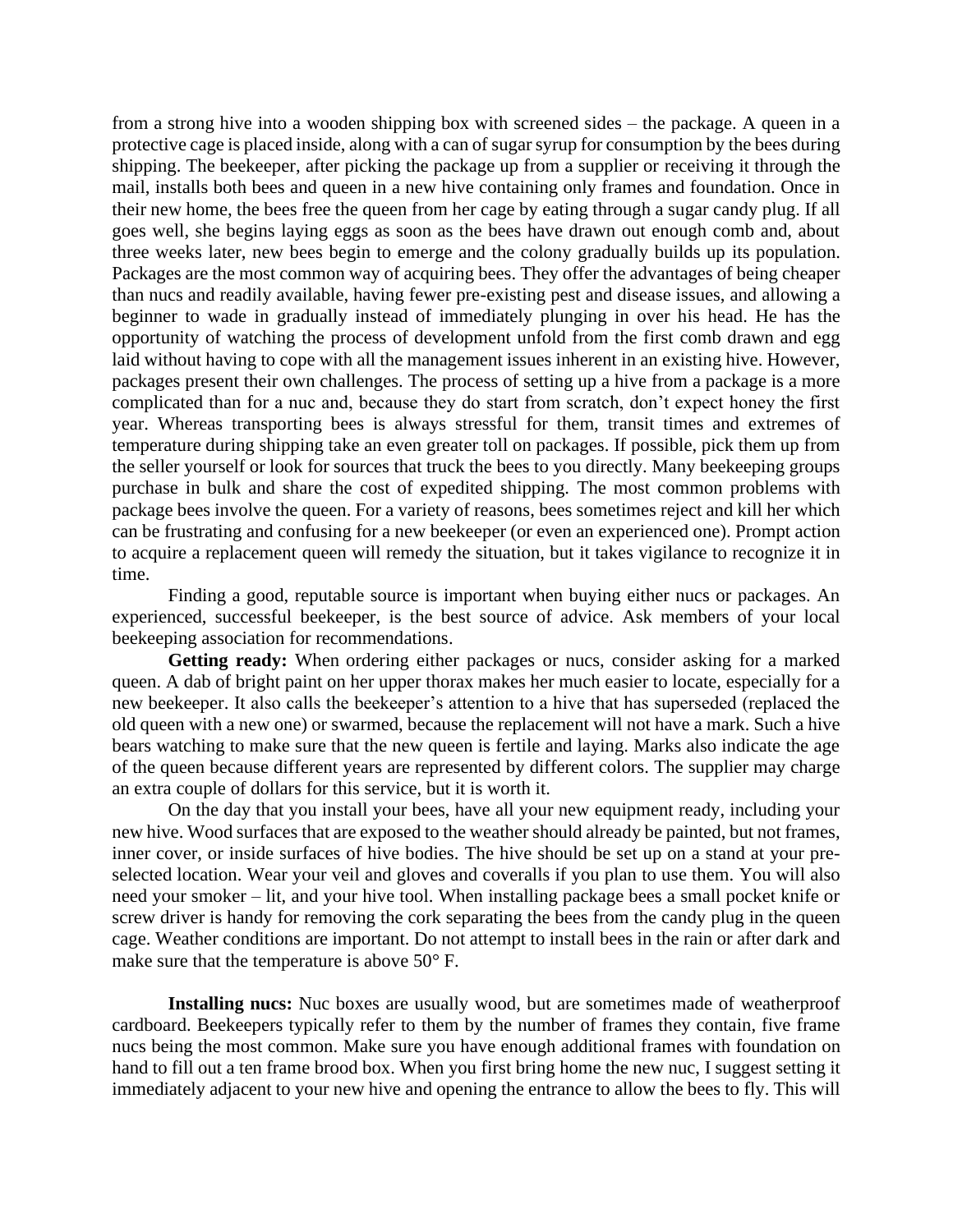make them a little calmer when you open the lid. You can delay installation for several days if the weather is not ideal, but keep the nuc very close to the new hive location. On first leaving home in a new location, bees orient themselves in order to find their way back again. After the initial flight, the setting is familiar and they do not reorient, so they become lost and confused if the nuc or hive is moved more than a foot or two.

When you are ready to install the nuc, *gently* lift the cover with your hive tool. As you do so, apply a few puffs from the smoker along the edge of the nuc and allow air movement to carry the smoke across the top of the open box. Then use the hive tool to *gently* remove one of the end frames and place it in the new hive box. One by one, *gently* move the remaining frames, maintaining the same order they had in the nuc box. I emphasize *gently* for a reason. On one of these frames is the most important bee in the hive: the queen. Rough handling could injure her. Also slow, gentle movements help keep the bees calm. Place the frames close together in the middle of the hive box and add frames of foundation at the edges until the box is full and the frames are evenly spaced. It is important to install all the frames the box was designed to hold: ten frames for a standard hive body. If you leave out a frame, the bees will fill the space with extra layers of comb, making removal of the frames difficult. After all the frames are in place, you can *gently* shake the nuc above the new hive to dislodge the bees that are left. Don't worry about getting every one; if you tilt the nuc box against the hive entrance, any remaining bees will move of their own accord. Put the cover on the new hive and you are finished. You can retrieve the nuc box a couple of hours later.

**Installing a package:** Packages are slightly more complicated to install than nucs, but not difficult; new beekeepers do it every year. They typically come with instructions, and many package vendors conduct installation demonstrations at the point of pick up. How-to videos abound on YouTube, but not every self-proclaimed expert is reliable. Instead, look for videos on U.S. bee lab websites or those of some beekeeping associations. Be sure to read the directions that come with the package before starting.

There are a few things you need to know, however, even before you get your package. Unlike nucs, packages are not mini hives. They are designed to house bees only for short periods, and the longer bees are contained in them, the poorer their chances of success. Ideally, packages should be installed as soon as you get them – certainly within 48 hours – but in case weather or other circumstances make immediate installation impossible, you should have a plan for storing them. Choose a cool (50 -  $60^{\circ}$ F), dry, dark place, out of the sun but not too cold. I often bring them inside. It doesn't bother my family, but the dog never got used to it. You should offer the bees a little sugar syrup when you get them home. (Read about syrup under "feeding" below.) A can of syrup with holes punched in the bottom is included in the package, but if the holes are too small the bees can't extract the syrup. If they are too large, it could drain out prematurely. Even if they are just right, there are many more bees than holes. To make sure they all have enough to sustain them, put some syrup in a spray bottle and spray a small amount onto the screen on the side of the package. DO NOT wet the bees. You want syrup on the screen, not on them. Spray a small amount, wait a few minutes for the bees to consume it, then apply a little more. If you store them overnight you can feed them again in the morning, and later the next day. Give them some more a few minutes before installation. Though package bees are normally pretty calm, letting them fill up with syrup just before you open the package calms them even more.

**Feeding your new hive:** Whether you start with nucs or packages, you will need to feed your new hive in the beginning. For this purpose, beekeepers use either high fructose corn syrup or simple sugar syrup as a honey substitute. High fructose corn syrup can be purchased from